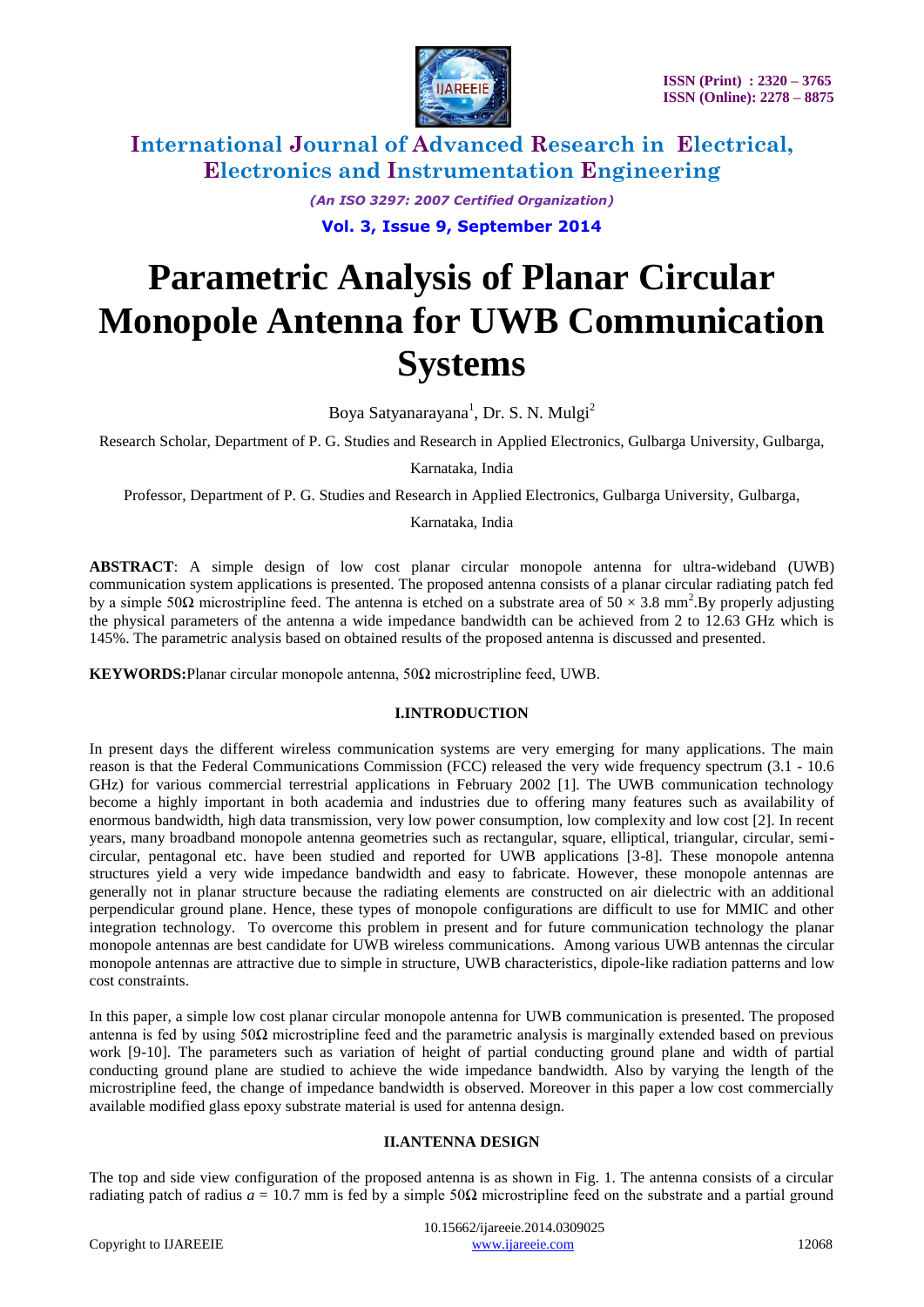

*(An ISO 3297: 2007 Certified Organization)*

### **Vol. 3, Issue 9, September 2014**

plane is composed at the bottom side of the substrate. The antenna is designed on the low-cost modified glass epoxy substrate material with relative permittivity of 4.2, thickness of 1.6 mm and a tangential loss  $(\tan \sigma)$  of 0.02. The antenna occupies on the substrate material with an area of  $L \times W = 50 \times 3.8$  mm<sup>2</sup>. The antenna has a 50 $\Omega$ microstripline feed of width  $W_f = 3.17$  mm and length  $L_f = 20.95$  mm. On the bottom side of the substrate a partial conducting ground plane of length  $L<sub>g</sub> = 20.45$  mm and *d* (0.5 mm) is the distance between feed point of the circular radiating patch and the bottom ground plane is used. At the tip of microstripline feed a microwave source is assigned.



Fig. 1 Top and side view geometry of proposed circular monopole antenna

#### **III.RESULTS AND DISCUSSION**

The present parametric analysis is influenced by studying the initial design presented in [3], [4] which is a design of a circular disc monopole antenna fed by a 50 $\Omega$  microstripline feed printed on the top surface and a conducting partial ground plane printed on the bottom side of the FR4 substrate of thickness 1.5 mm. The antenna provides a wide impedance bandwidth from 2.69 to 10.16 GHz and the simulations were performed using the commercial electromagnetic simulation software Ansoft HFSS package [11]. It is seen from the various simulation antenna prototypes that, we may study the effect of monopole antenna by varying the parameters such as  $d, W, L_g$ , *Lf*whicharequite effective for improving the antenna performance.

Figure 2 illustrates the variation of return loss versus frequency curves of proposed antenna.First by varying the feed gap distances  $d$  ( $d = 0$  mm, 0.5 and 0.1 mm) between the feed point of the radiating patch and the ground plane it is seen that, if width of the ground plane *W*which is equal to width of the substrate is kept fixed at 38 mm the antenna gives highest impedance bandwidth of 144% when  $d= 0.5$  mm. This indicates that  $d$  is the parameter to change the impedance bandwidth of antenna.

Figure 3 shows the variation of return loss versus frequency curves with optimal designs for different widths *W* of bottom ground plane when feed gap *d* is fixed at 0.5 mm. From this figure it is evident that, the antenna gives highest impedance bandwidth of 149% when *W*= 38 mm. Hence *W* is one of the parameter to change the impedance bandwidth of antenna.

The other parameter of the proposed antenna i.e. length of the microstripline feed  $L_f$  is also effective in enhancing of the impedance bandwidth. Figure 4 shows the variation of return loss versus frequency curves with optimal designs of different length of microstripline feed *L<sup>f</sup>* when *W* is fixed at 38 mm. It is seen from Fig. 4 that, by varying the length of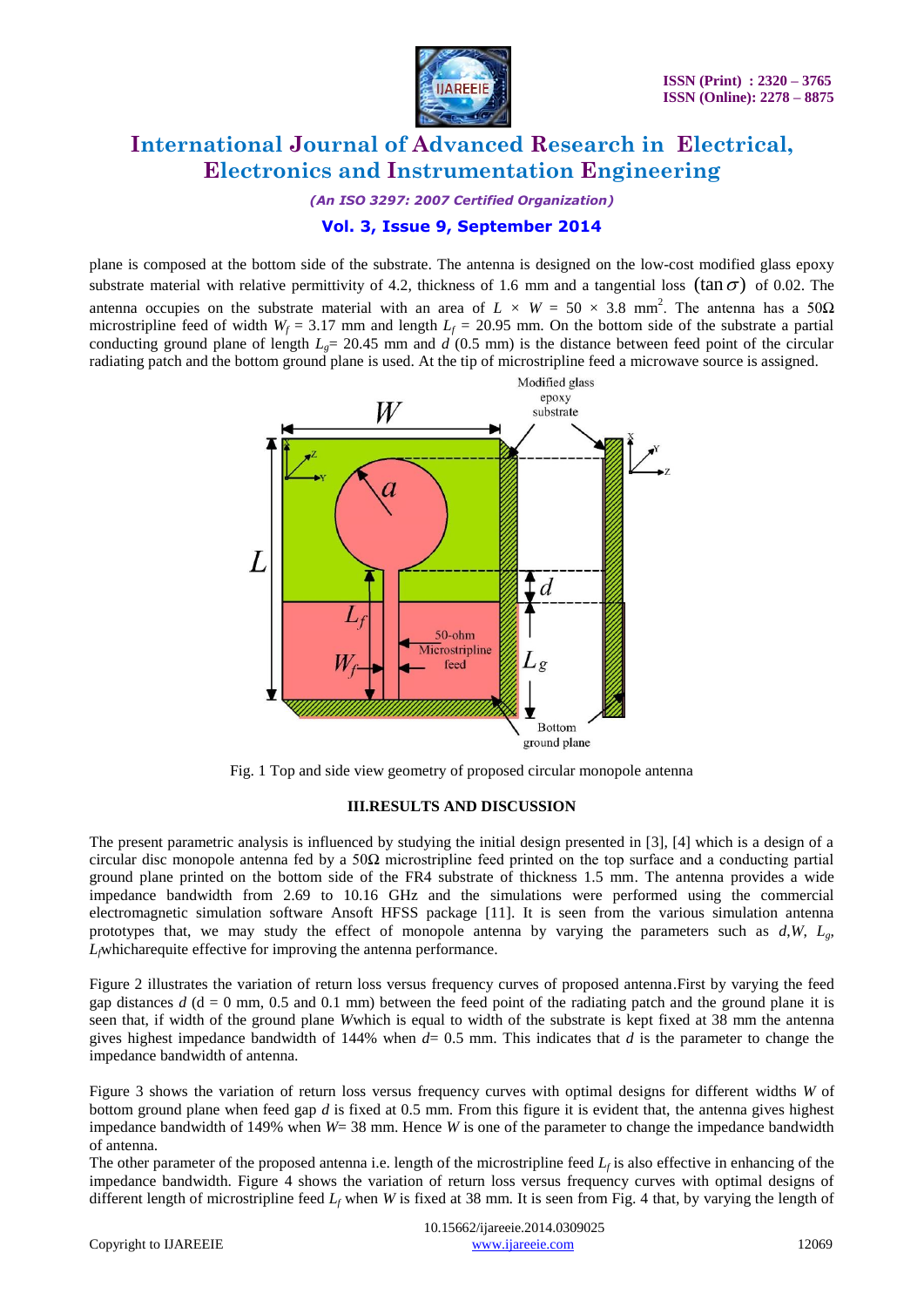

*(An ISO 3297: 2007 Certified Organization)*

### **Vol. 3, Issue 9, September 2014**

the microstripline feed i.e.  $L_f$  the variation in impedance bandwidths are observed. The highest impedance bandwidth of 144% is found when  $L_f = 20.95$  mm.



Fig. 2 Variation of return loss versus frequency curve for different feed gaps *d* when *W* = 38 mm



Fig. 3 Variation of return loss versus frequency curve for different width *W*of the ground plane when *d*=0.5 mm

 10.15662/ijareeie.2014.0309025 Copyright to IJAREEIE [www.ijareeie.com](http://www.ijareeie.com/) 12070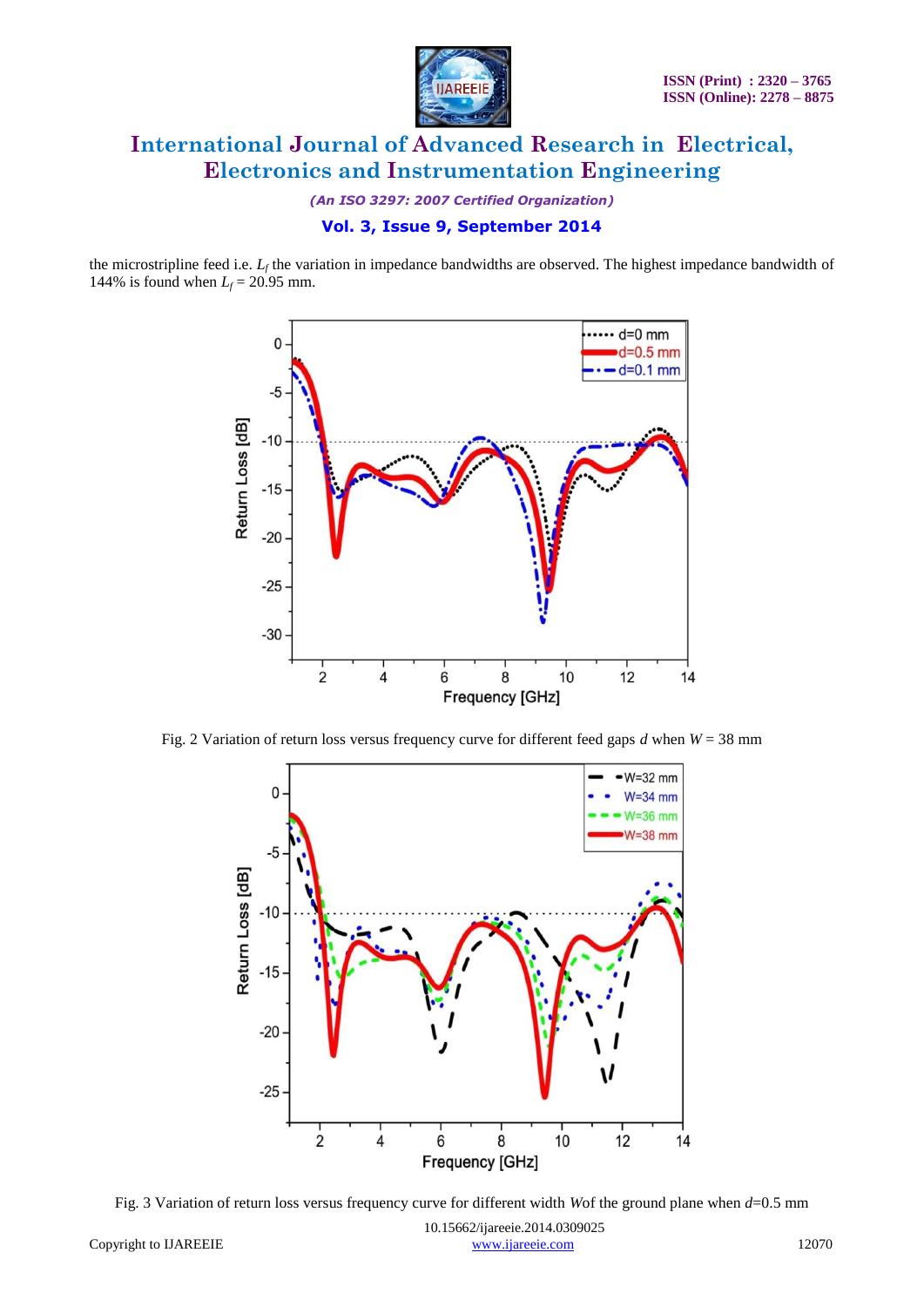

*(An ISO 3297: 2007 Certified Organization)* **Vol. 3, Issue 9, September 2014**



Fig. 4 Variation of return loss versus frequency curve for different length of the microstripline feed *Lf*when *W*= 38 mm.



Fig. 5 Variation of return loss versus frequency curve of proposed antenna with optimal design parameters *d*= 0.5 mm,  $W = 38$  mm and  $L_f = 20.95$  mm

Figure 5 shows the variation of return loss versus frequency of proposed antenna with optimal design parameters i.e.*h* = 0.5 mm,  $L_f = 20.95$  mm and  $W = 38$  mm. From this figure it is clear that, the antenna gives a highest impedance bandwidth of 145%. A return loss curve less than -10 dB lies from 2 to 12.63 GHz. This impedance bandwidth is 29%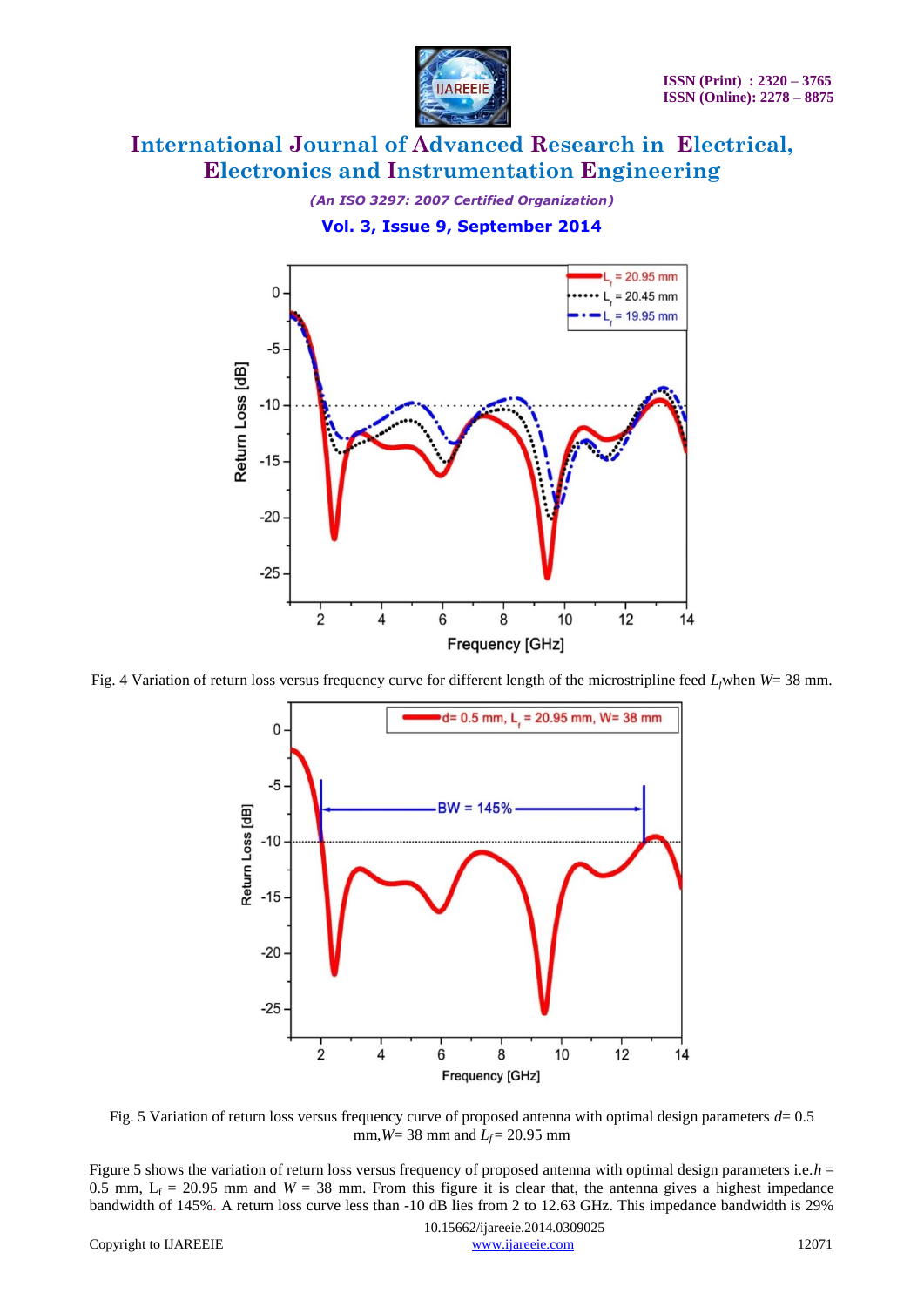

*(An ISO 3297: 2007 Certified Organization)*

### **Vol. 3, Issue 9, September 2014**

more than the impedance bandwidth of monopole antenna found in [3], [4]. The optimal dimensions of various parameters of circular monopole antenna are shown in Table-I.

Table -I:The optimal dimensions of variousparameters of proposed antenna

| Parameter      | <b>TT</b><br>V. |              |             | ∸  |  |
|----------------|-----------------|--------------|-------------|----|--|
| )imension (mm) | 38              | 50<br>◡<br>◡ | $^{\prime}$ | ്പ |  |

The typical radiation patterns of the proposed antenna measured at 2.44 GHz, 5.94 GHz, 9.45 GHz and 11.40 GHz are shown in Fig. 6(a)-(d). From these figures it is clear that, the proposed antenna gives nearly omnidirectional radiation characteristics in its operating band.

Figure 7(a)-(d) shows the distribution of the current density on the surface of the proposed antenna at 2.46, 5.94, 9.45 and 11.40 GHz for the optimal design parameters  $d = 0.5$  mm and  $W = 38$  mm and  $L_f = 20.95$  mm. From these Figures, it is clear that, the current is mainly distributing at the edge feed point of the circular radiating patch. From Fig. 7(a), it is seen that, the current is uniformly distributing towards the edge of the radiating patch and that gives the fundamental resonant frequency which is dependent to the radius of the circular radiating patch and surface current density is large. While in Figures 7(b), 7(c) and 7(d) the weak surface current distribution is observed along at the edge of the radiating patch.



Fig. 6 Typical radiation pattern of the proposed antenna measured at (a) 2.46 GHz, (b) 5.94 GHz, (c) 9.45 (d) 11.40 GHz with optimal design parameters  $d= 0.5$  mm,  $W= 38$  mm and  $L \neq 20.95$  mm

 10.15662/ijareeie.2014.0309025 Copyright to IJAREEIE [www.ijareeie.com](http://www.ijareeie.com/) 12072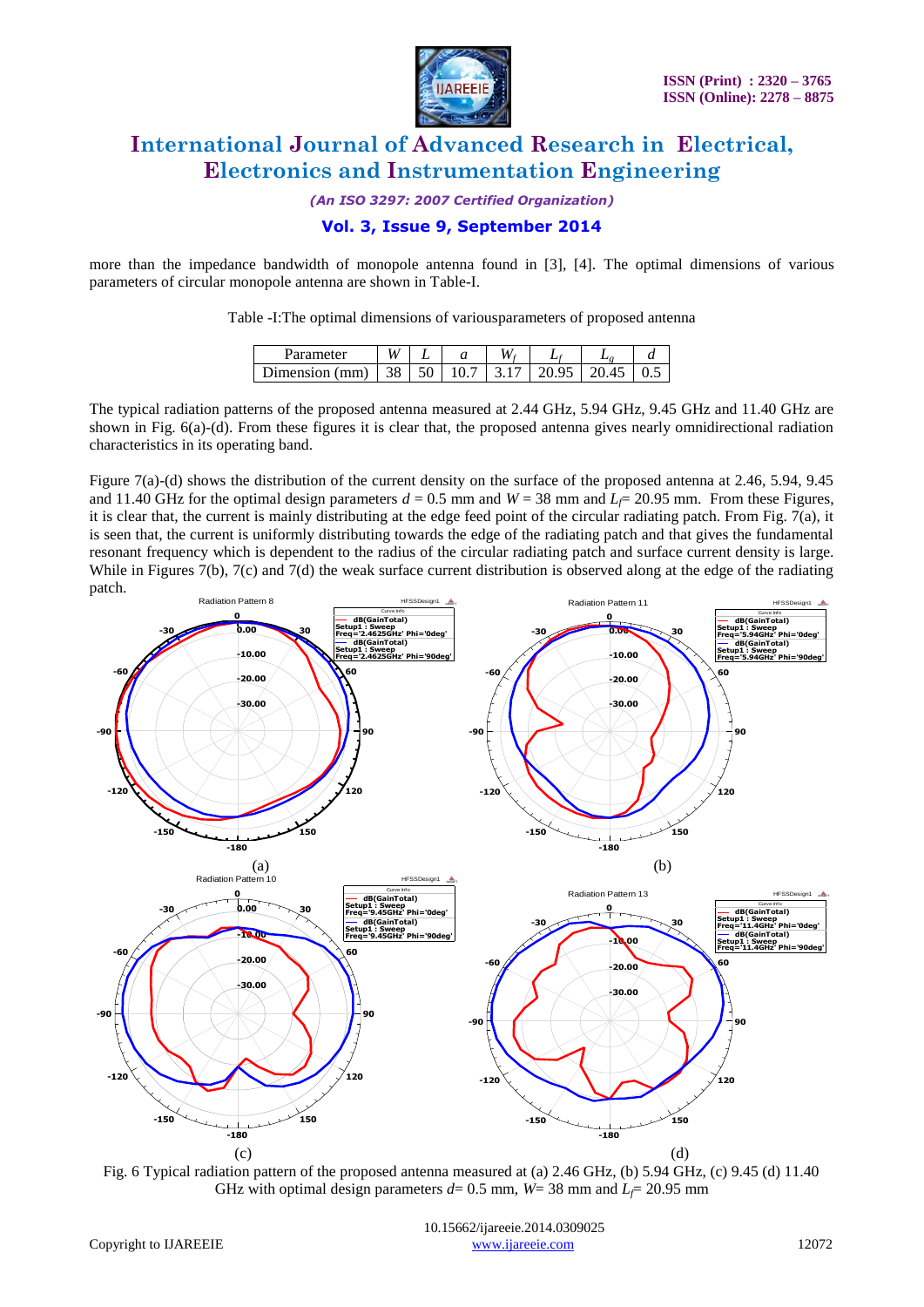

*(An ISO 3297: 2007 Certified Organization)* **Vol. 3, Issue 9, September 2014**

ПT. Jsurf[A\_per\_m] JsurffA ner ml .<br>0463e+00;<br>8.5805e+00; 3. 8888 + 882 : 7106e+002<br>: 7106e+002<br>: 5177e+002<br>: 1319e+002<br>: 9390e+002 5.114664001<br>5.648864001<br>5.183064001<br>4.251464001<br>4.251464001 3.7856e+00 . 7461e+00<br>. 5532e+00 ..3603e+00<br>..1674e+00<br>..7452e+00<br>..8161e+00<br>..8871e+00 85396+06<br>38816+06 . 38816+00:<br>. 92236+00:<br>. 45656+00:<br>. 90666+00: . 9581e+00<br>.0290e+00 5.2485e+06<br>5.9031e=06  $(a)$  (b) surf[A\_per\_n] JsurffA per nl -----<br>4593e -<br>6.5805e+001<br>6.1146e+001<br>5.440e+001 . 9687e+00<br>. 6417e+00 9997#+00 ----<br>984  $(c)$  (c)



#### **IV.CONCLUSION**

In this paper a design of simple circular monopole antenna fed by microstripline is presented for ultra-wideband communication applications. The proposed antenna gives the -10 dB return loss impedance bandwidth covering the frequency ranges from 2 to 12.63 GHz. This impedance bandwidth is 145% which is 29% more that found in earlier work. The parametric studies of the antenna were also conducted and investigated the change in the performance of the antenna by varying the various dimensions of the parameters. It is observed that, the entire change in impedance bandwidth performance is very much dependent on the physical parameters such as edge feed gap *d*, width of the ground plane *W* and length of the microstripline *L<sup>f</sup>* .The typical radiation patters shows omni-directional in nature at its operating bands. The proposed antenna is planar, simple and uses low cost substrate material.

#### **REFERENCES**

1. FCC Report and Order for Part 15 Acceptance of Ultra Wideband (UWB) Systems from 3.1 –10.6 GHz, FCC, Washington, DC, 2002.Constantine. A. Balanis. Antenna theory analysis and design, John Willey*,* New York, 1997.